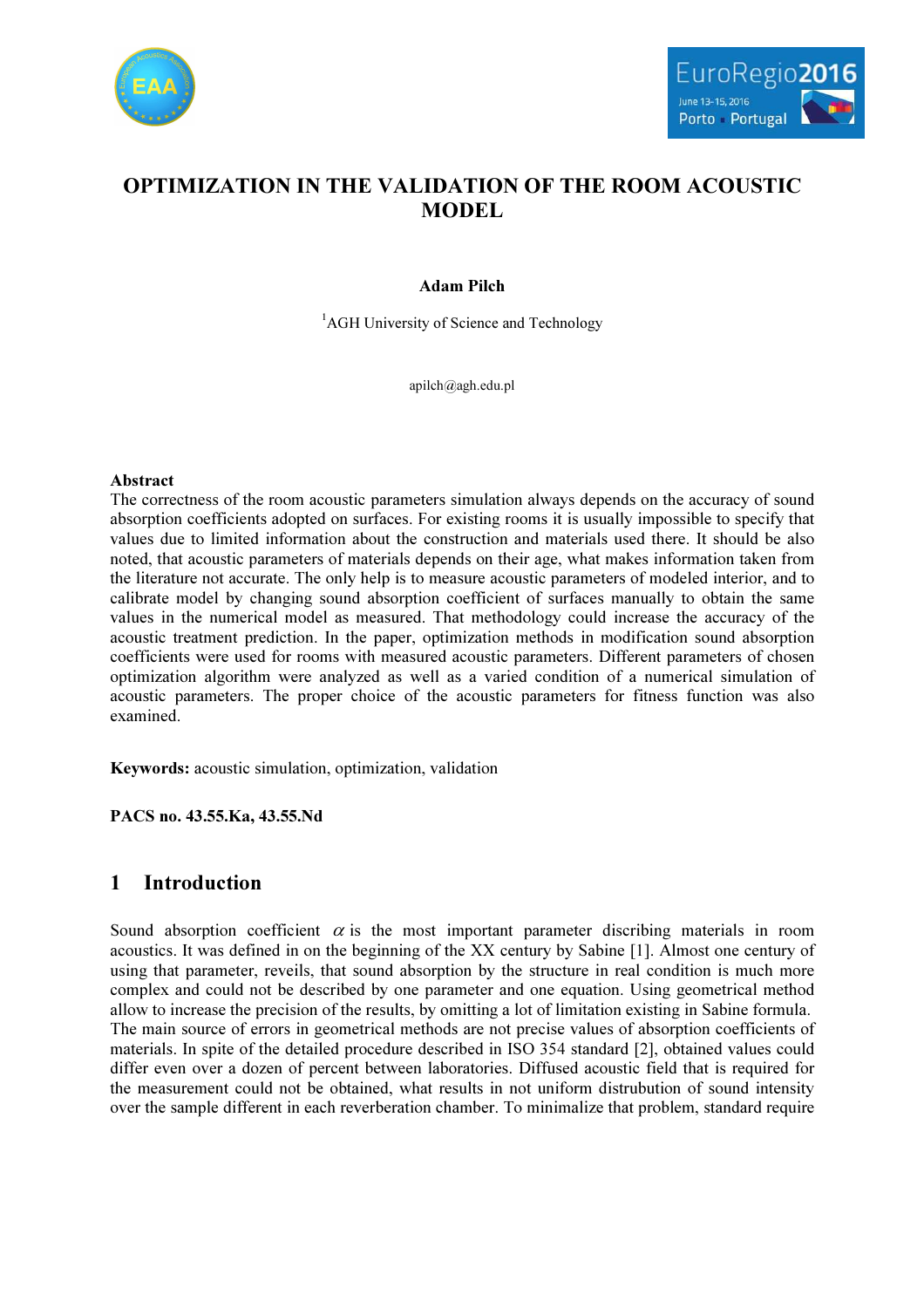

the chamber volume to be more than  $180 \text{ m}^3$ . As it was shown before, that value is not sufficient, and the results of  $\alpha$  are unreliable especially for a low frequency range [3].

Another source of errors in sound absorption coefficient measurements and modelling is not uniformelly distrubuted density of acoustic energy over the angle of incidence on the sample. Jeong published some corrections that allow to increase the accuracy of modelling the sound absorption in reverberation room [4]. Even small errors in sound absorption coefficients influence especially for low absorbing materials like concrete or wood, as usually there are large surfaces of that kind of materials in enclosure so impact on acoustic parameters are noticeable [5].

In real enclosure, discrepancies in sound absorption coefficient could be a results of the age of materials, montage inaccuracy, different surface area as well as an individual distribution of the sound energy over the space and angle. Sound absorption coefficient measured in a laboratory could be only a basis to real value of the structure in a room. The only possibility of obtaining the actual absorption coefficient are measurements of the sound field of the room, and basing on it, modification of absorption coefficients measured in laboratory in order to obtain the same room acoustic parameters in measurements and numerical model. This method could improve the simulation correctness in the case of renovation of existing interior.

There are two methods of model validation. Pelzer and Vorlander [6] suggested to compare decay curves in ray tracing methods and from the measurement. The main fault of that method is that it require measurement and simulation parameters, that are known only to the programmers and measurement team. More available parameters were used by Christensen and Rinel [7], gaining high compatibility of the mean value of measured and simulated value for all combination of sound source and receiver positions.

In this paper, Christensen's method is developed taking into account different combinations of room acoustic parameters considering correlation between them. Validation of the model was made by modifying the absorption coefficients of structures used in the room in order to obtain the best agreement between distributions of room acoustic parameters in measurement and simulation. The main aim of the paper is to compare the possibility of validating the acoustic model for different acoustic parameters and to find the most favorable combination of them for validation. Scattering coefficient modification was not included in the optimization process, as it has less impact on room acoustic parameters, and characterizes bigger uncertainty of measurements [8]. Optimization function and acoustic simulation different parameters were considered in order to obtain the best results in a reasonable time.

## 2 Methodology

Two rooms with different geometry and function were analyzed. Acoustic measurements as a basis for the numerical model validation, were conducted according to ISO 3382-1 standard [9] but with very dense grid of receiver to increase the precision of modelling. Omnidirectional sound source was on the heigth of 1.5 m, microphones on the heigth of 1.2 m with required in Standard distances from any surfaces. Geometry and initial setup were prepared in I-SIMPA software. Acoustic simulations were made in SPPS tool, which uses ray-tracing method with integrated sound scattering [10]. The software is available on GPL version 3 license. Open source structure let us to include some necessary changes in the program code. Ray tracing algorithm was run from command line with given parameters of surfaces, receivers and sound sources. Thanks to that it was possible to conduct the simulation with different absorption coefficients calculated in optimization algorithm in Matlab (Figure 3). SPPS tool export echogram, which was used to calculate Schroeder's decay curves and basing on it, ISO 3382 acoustic parameters. Averaging of parameters with different units was possible thanks to the conversion of the values to just noticeable difference values (JND) according to ISO recomendations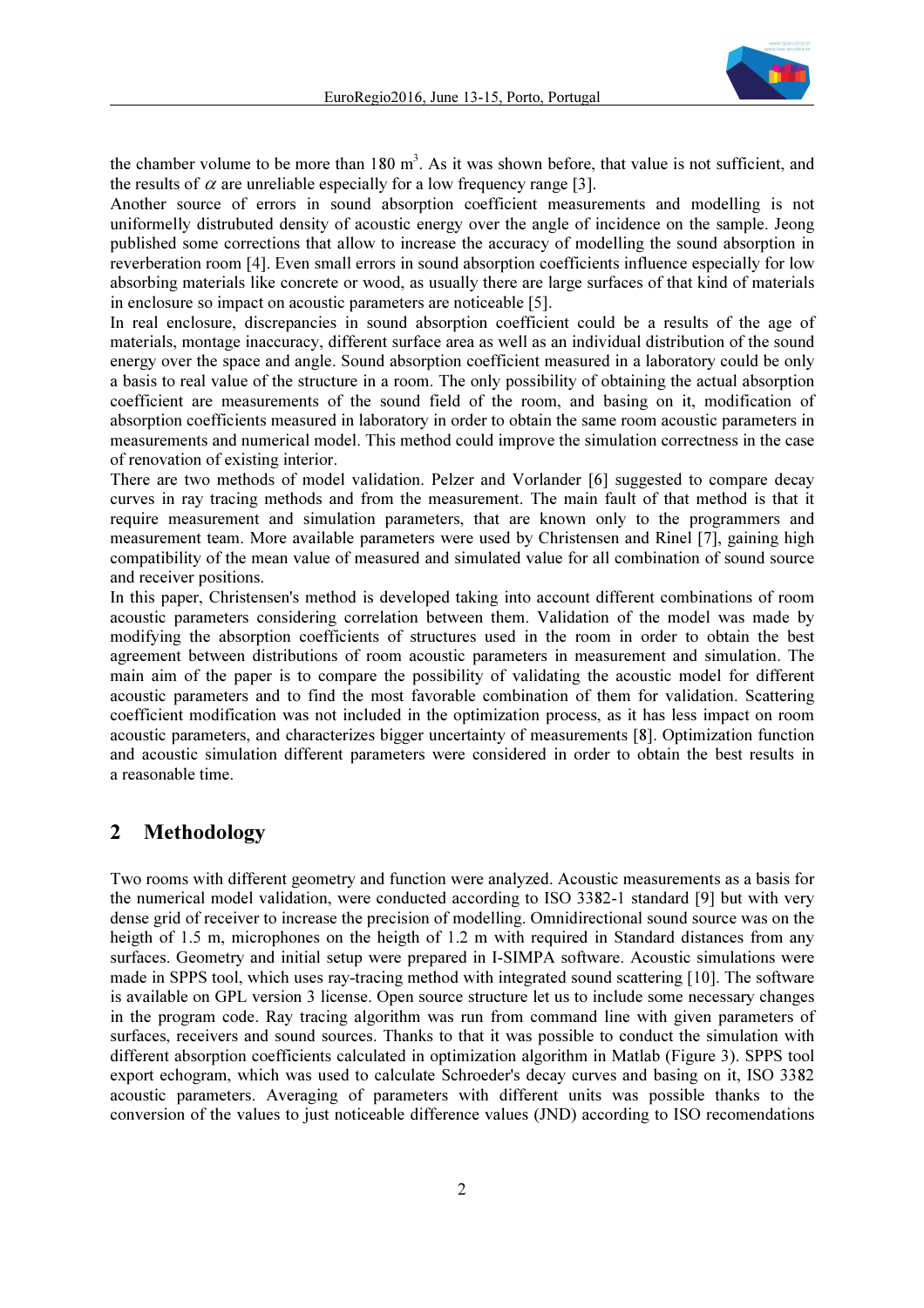

(Table 1). As a cost function, absolute value of chosen ISO 3382 parameter distribution difference between measurements and simulation was applied [7].

First analyzed room was a classroom for  $60$  people with the volume of 215 m<sup>3</sup> where 9 positions of receivers were analyzed. The second room was a concert hall for 650 people with the volume of  $6700m<sup>3</sup>$  for which 44 positions of receivers equally distributed over the room were used [11].

## 2.1 Optimization

Some nonlinear optimization algorithms were analyzed, but finally Differential Evolution (DE) method was applied. Similarly as in other genetic algorithms, new agents are created on the base of existing ones by some kinds of mutations of the best existing ones. The most important parameters for DE are number of agents for each generations (NP), crossover probability (CR) and differential weight (F). Their proper choice could significantly influence the results and the convergence of generations [12].



Figure 1 - General scheme of calculation. On arrows there are types of data, in blocks types of calculation made in particular software.

Table 1 – Just noticeable difference for ISO 3382 parameters. For classroom and concert halls mean values for all receivers for mid frequency (500 - 1000 Hz) are given

| ISO 3382 parameter | JND value | Classroom | Concert hall |
|--------------------|-----------|-----------|--------------|
| TO 1               | 5%        |           | QC           |
| FDT                | 5%        | \.48      | OΟ           |
|                    | dB        | LV.U      |              |
|                    |           | v.        |              |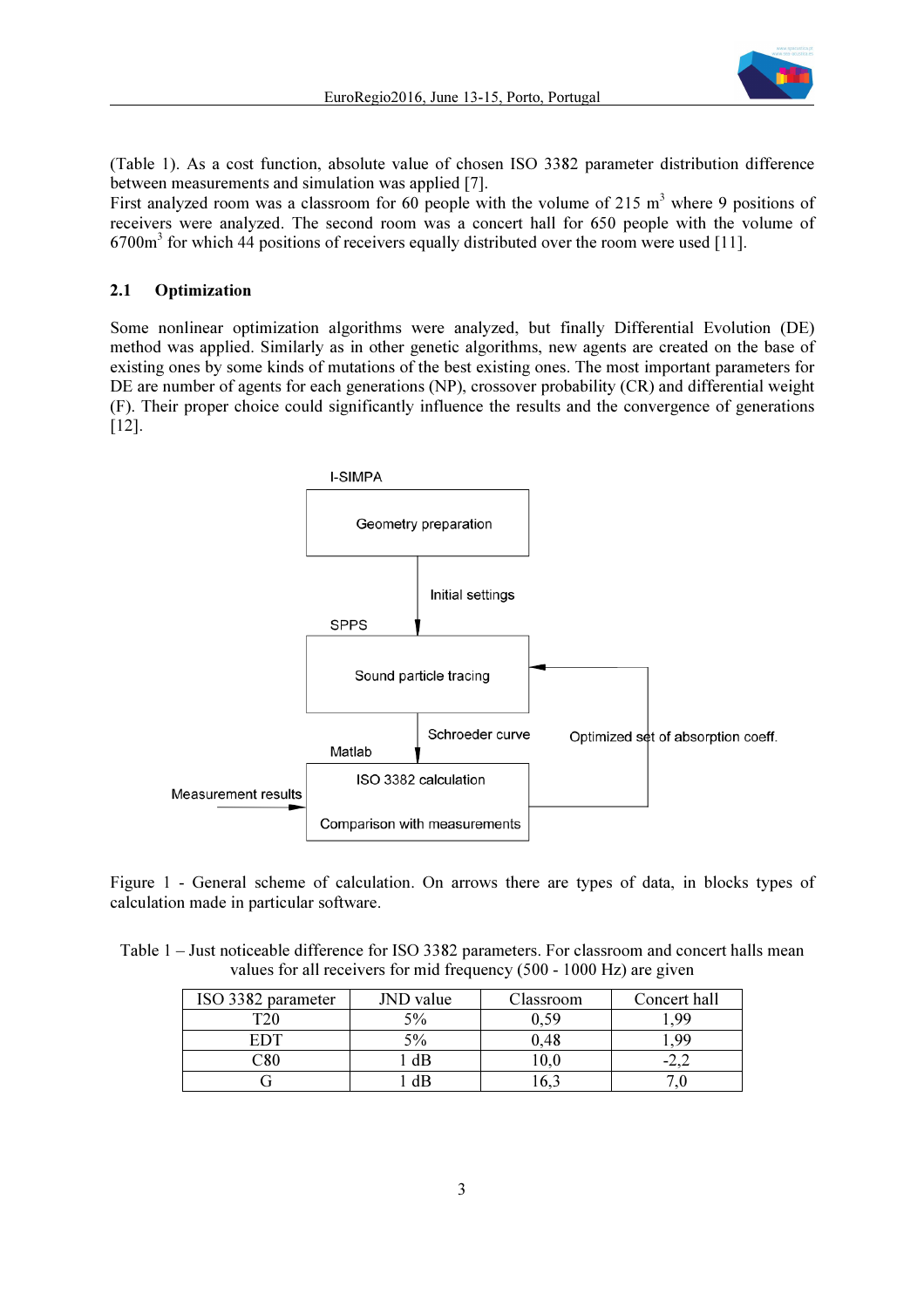

## 3 Results

#### 3.1 Optimization parameters

Number of agents (NP) was considered as the most important parameter in DE algorithm. For the same simulation parameters, results of validations for different numbers of NP were compared. At frequency 2000 Hz, optimizations were conducted for NP from the range of 2 to 20 (Figure 2). For each optimization process, there was the same time limit, namely 3000 seconds.





In the given time, there were similar results for all analyzed NP values. The worst results were obtained for NP=2 and 4, where the final mean value of JND were 0.99 and 0.98. The best results were obtained for NP=8, 18 and 20, respectively 0.87, 0.88 and 0.83. According to literature [12], NP should be at least 10 times bigger than number of input parameters of a given function. In analyzed case, there were 7 different acoustic materials, so 70 agents for each generation gives calculation taking more than hour per generation. As a compromise, NP=8 was taken for which there were good compatibility of final simulation results with measurements and relatively high number of iterations (18), what improve the repeatability of results comparing with 7 iteration for 20 agents.

For NP=8 analysis of crossover probability (CR) parameter was conducted. Absorption coefficients of materials are not correlated, so CR should be low. Lowest value of JND of reverberation time T20 and sound clarity C80 for all receivers, were obtained for CR=0.6 (Figure 3). While searching the best differential weight F, values from the range of 0.4 to 2.0 were analyzed. Lowest mean difference between measurements and simulation was obtained for  $F=2.0$  (Figure 4). But that value of F is not recommended, as it gave high values for 4000 Hz, with 0 for 250 Hz. On the other hand, optimization for F=0.4 does not give so spectacular improvement (mean value 7,64 %), but results are the most similar to measurements (mean value of JND is equal to 1.17), and there is improvement for all frequencies.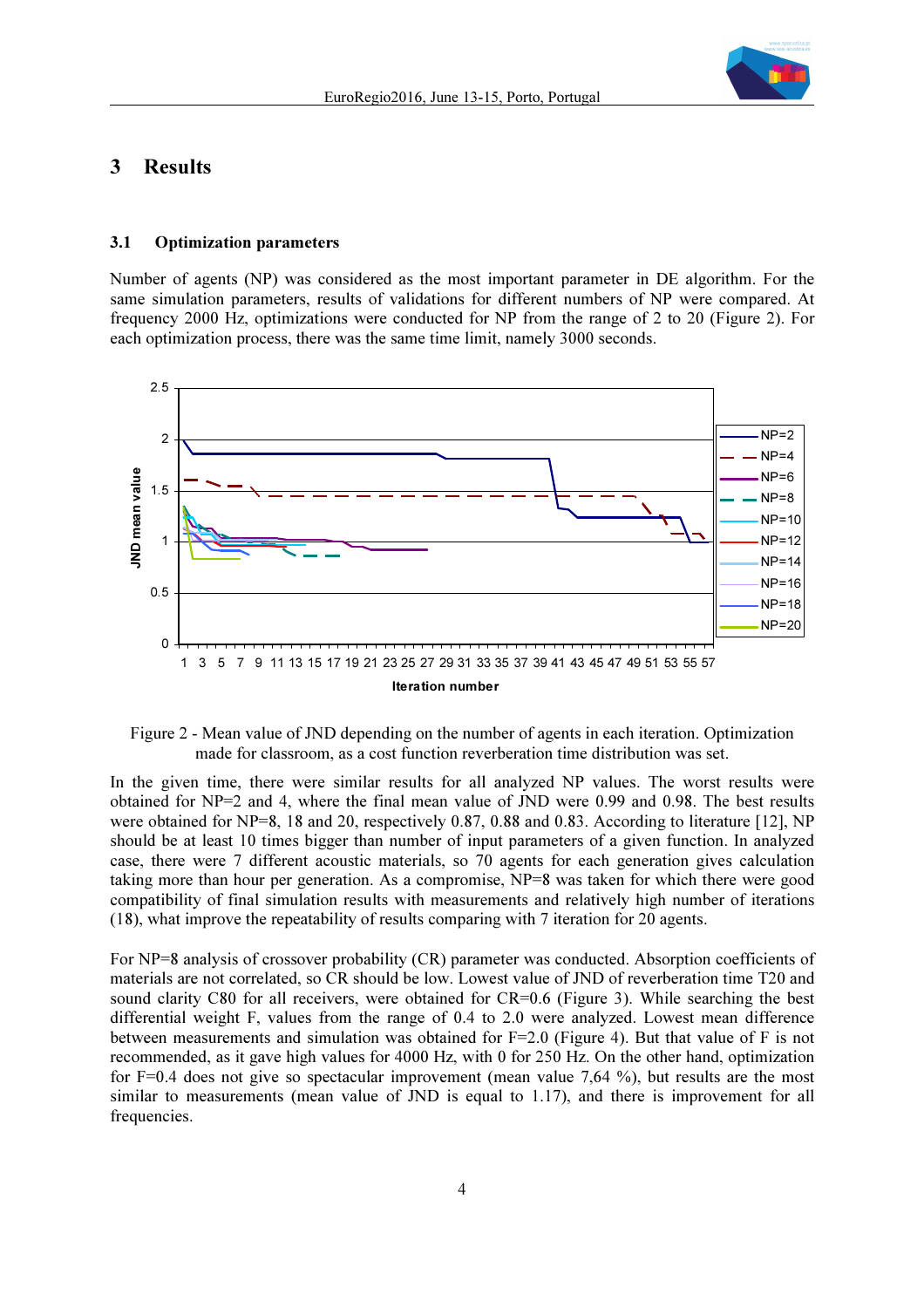



Figure 3 - Relative validation improvements for different crossover probability CR.

Another very important parameter in optimization is a range of input parameters. As it was written before, sound absorption coefficient measurements are quite imprecise, and that parameter could change over time or sound field spatial parameters. Of course, for sound absorbers with measured acoustic parameters, the uncertainty of parameter is much lower, than for materials such as concrete or wooden floor, for which absorption coefficients are usually around 0.1, but the variation could be more than 50 %. That is why in the study for materials such as acoustic panels or ceiling made of mineral wool, there was +/-25% range of possible absorption coefficients applied, while for the rest, +/-50 %. It seems very big, but e.g. for concrete, with  $\alpha$  =0.05 at 2000 Hz, it is only between (0.025-0.075). Audience is a special case, where for low frequency, there are big uncertainties due to too small sample size used in reverberation room [13], so for 125 and 250 Hz there was also +/-50% range used.



Figure 4 - Relative validation improvements for different differential weight F.

#### 3.2 Acoustic simulation parameters

The most important parameter in ray tracing method is the number of generated and traced rays for each analyzed frequency. That parameter influence not only the time of calculation, but also precision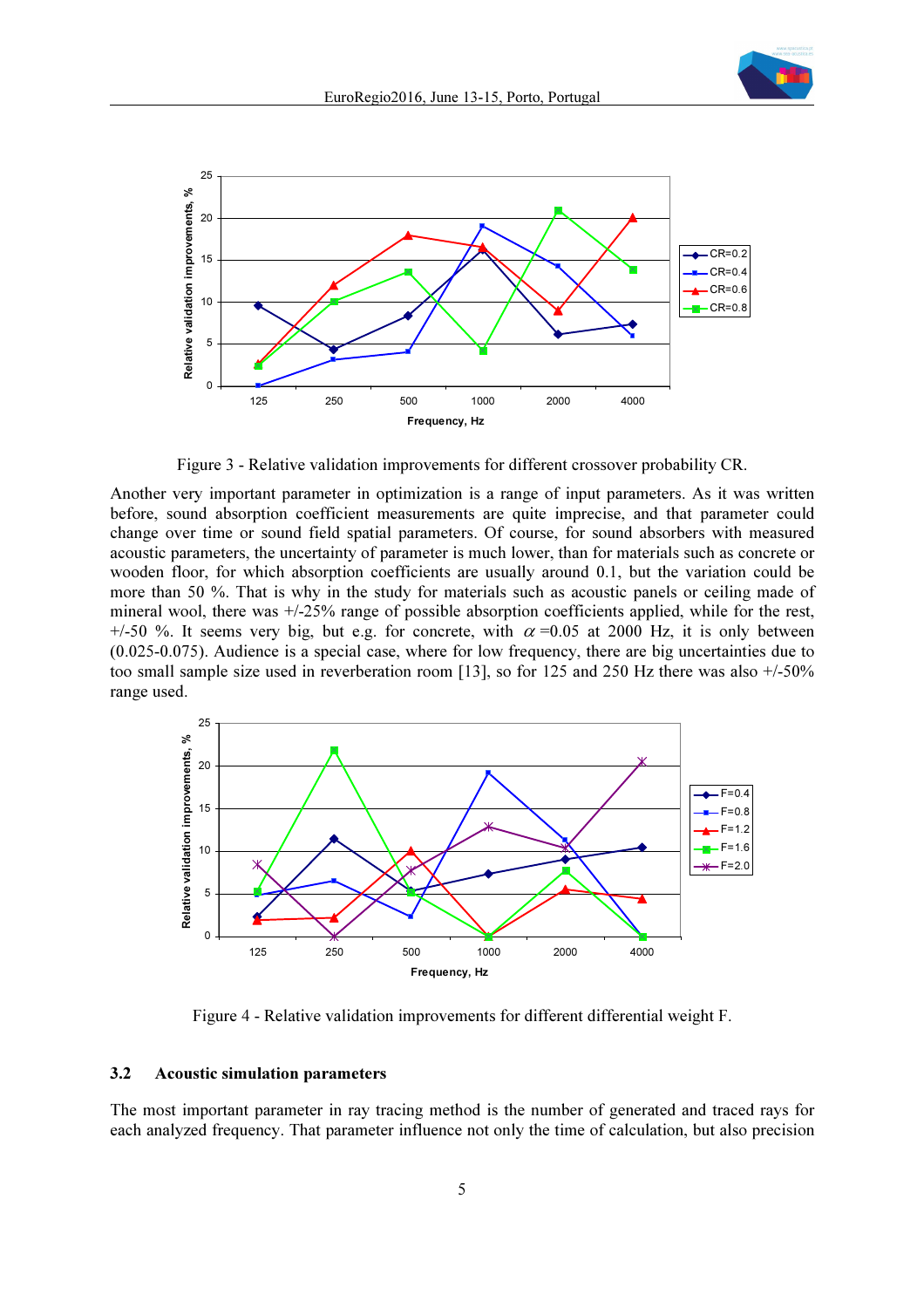and repeatability of simulation. The proper choice of that parameter is central to proper validation of the acoustic model. Lower number of rays allows to conduct more iterations and results in better agreement with measurements, but obtained values of absorption coefficients are not reliable. In Figure 5 there is a mean value of JND in the function of number of rays used for classroom acoustic simulation presented. Similarly as in the 3.1 paragraph, total time for one optimization process was the same. According to calculation, using less than 30000 rays, gives similar mean values of JND (below 0.8). For more rays, the results are also comparable in the range 0.92 to 1.05. It could be said, that the minimal number of rays for analyzed room should be set to 30000. For next calculations, 40 000 was taken.





The accuracy of the model's geometry was also analyzed. Results for model with rough and detailed audience were compared (Figure 6). For rough model, only audience block was modeled, while for detailed, construction of tables and chairs were modeled as separate surfaces. In Figure 7 it could be seen, that detailed model gives results closer to measurements for almost all acoustic parameters. The biggest differences are for sound strength G and reverberation time T20.



Figure 6 - Rough (on the left) and detailed (on the right) model of analyzed classroom.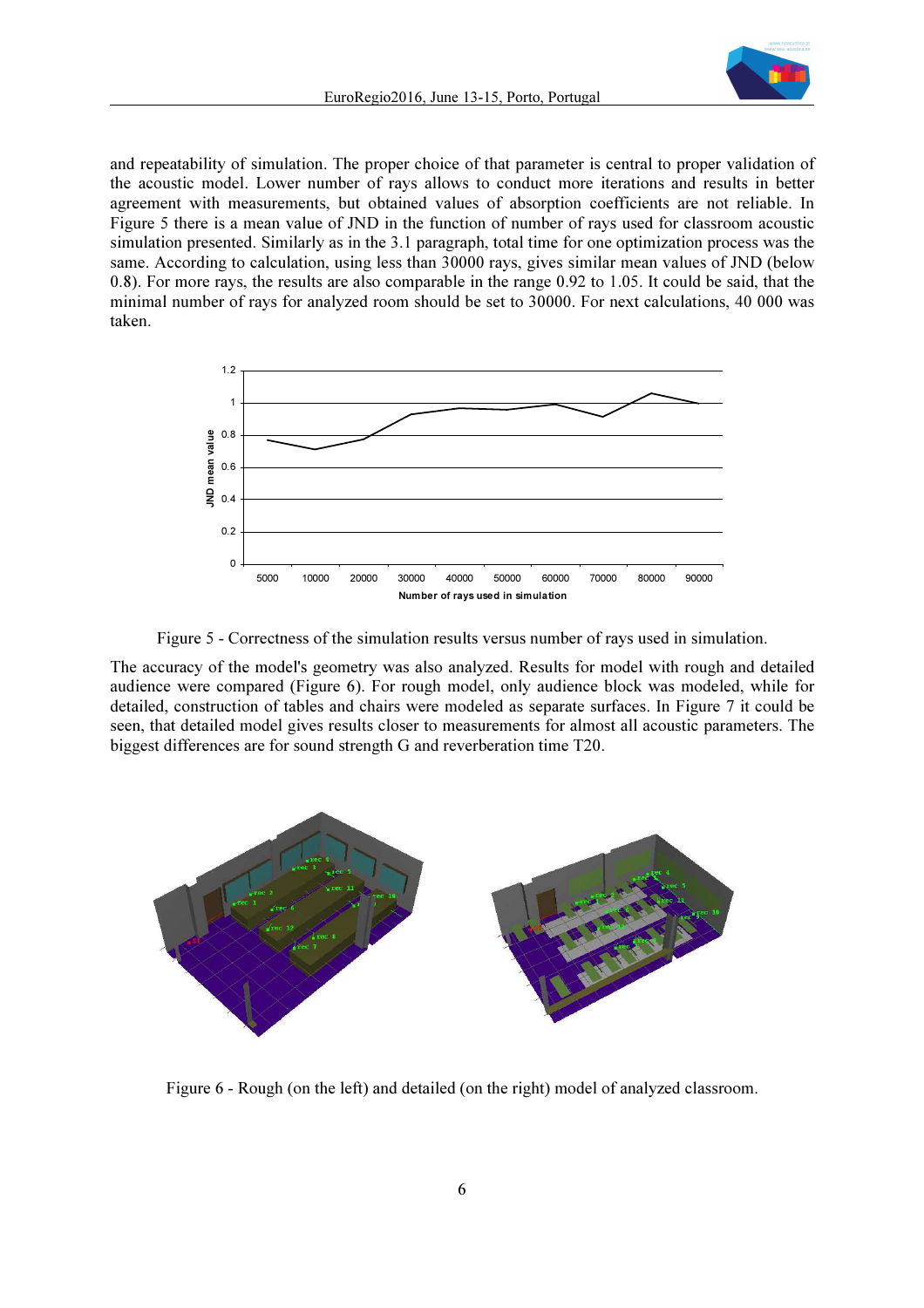



Figure 7 - Optimization versus different acoustic parameters for rough and detailed model of audience

### 3.3 Acoustic parameters

In choosing parameters to be analyzed, the correlation coefficient between them should be taken into account. Taking many correlated parameters can give very small mean difference between measurements and simulation. Important is also to use only parameters that could be measured and modeled relatively easily and exact. Beranek, basing on measurements in 42 concert halls, shows that the most correlated parameters are early decay time EDT and reverberation time T20 [14]. But it was calculated only for mean value per hall, not for a distribution. Analyzing distribution of parameters in one room, the most similar from measured ISO 3382 parameters are sound clarity C80 and early decay time EDT as well as C80 and sound strength G (Figure 8). To measure G, it is required to calibrate a system in anechoic or reverberation room, what could be a source of additional errors. In the case of EDT, there could be some additional errors in simulation because of problems in simulating exactly the first reflections. So as the most important parameters for validation the acoustic model, reverberation time T20 and sound clarity C80 were chosen.



Figure 8 - Correlation coefficients over frequency for distributions of chosen ISO 3382 parameters.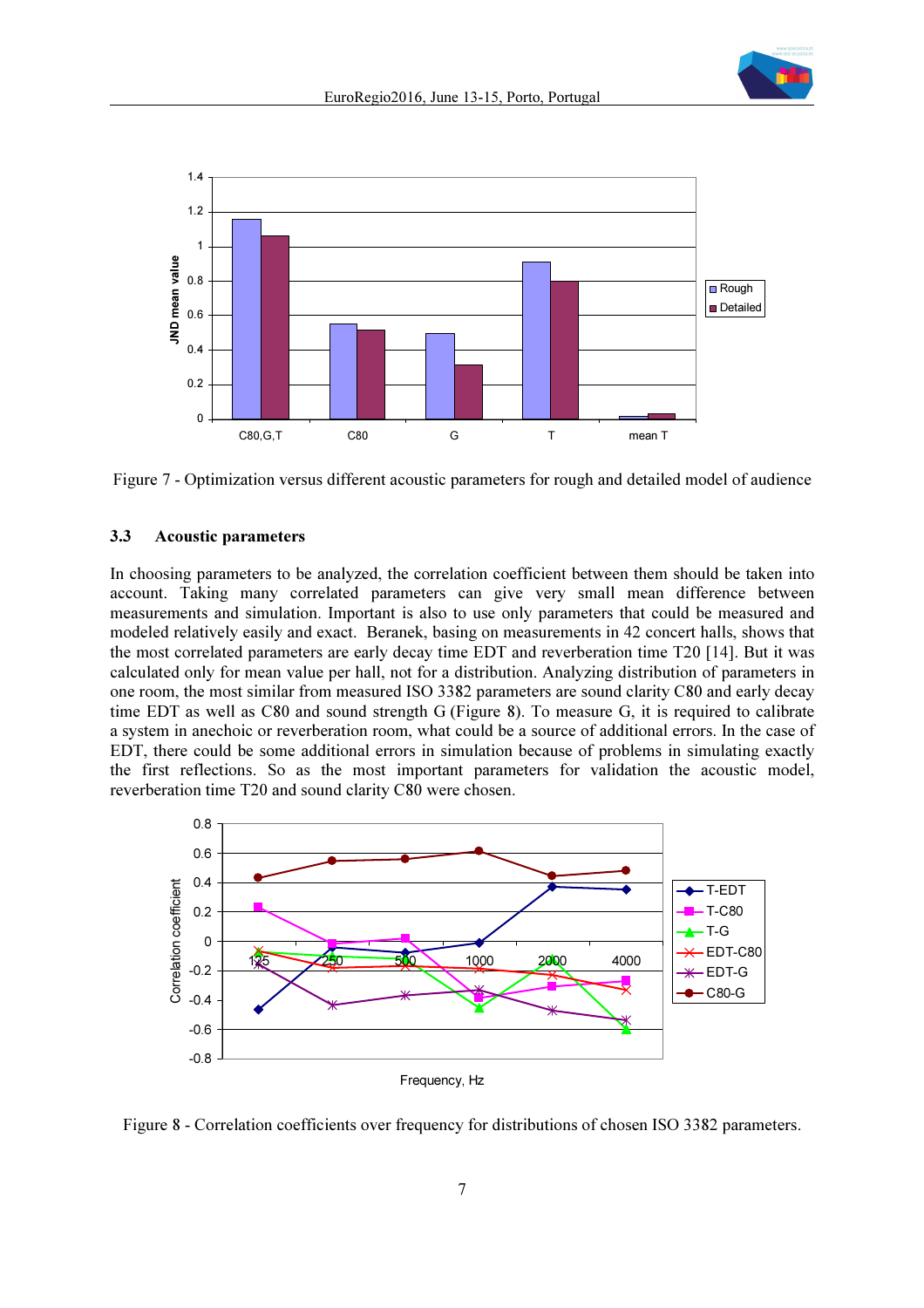

#### 3.4 Optimization results

As it was stated in paragraph 3.3, some ISO 3382 parameters are correlated, so to obtain reasonable values of differences between measurements and simulation, only specific set of parameters should be taken into account. For analyzed concert hall, best agreement between measurements and simulations were obtain for averaged over space value of reverberation time(lower than 0.05 JND for frequencies from 500 - 4000 Hz) (Figure 9). That parameter is used usually in manual validation. Also very low values were calculated for distributions of T, G and C80. But please remember, that G and C80 are correlated, so including them both in optimization process, only decrease results, without validation improvement. Averaging over T and C80 gives the highest values of JND, but is reliable, as that parameters are not correlated. On the other hand, very high difference in distributions of G at 2000 Hz suggest, that for that frequency there could be some calibration error.



Figure 9 - Mean values of differences between measurements and simulation for optimization taking into account different acoustic parameters. Optimization made for the concert hall.

For classroom, mean value of JND over all receiver for reverberation time T20 is very small for all frequencies. For single parameter optimization (G or T20) there are lower values of JND, while for combinations, even for high frequencies, there are values over 1.0. That confirms that these parameters are not correlated and it is more difficult to validate model taking them into account.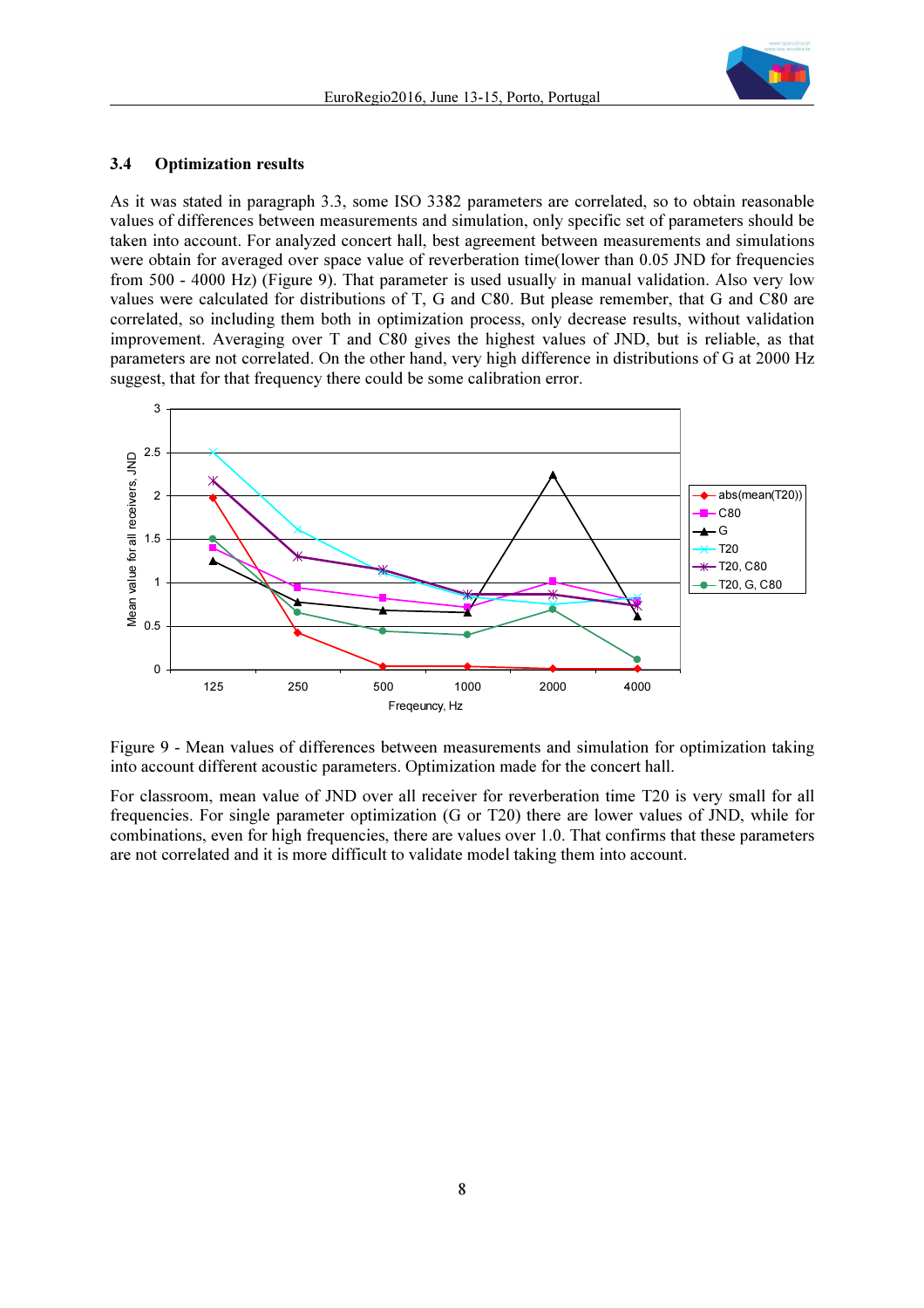



Figure 10 - Mean values of differences between measurements and simulation for optimization taking into account different acoustic parameters. Optimization made for the classroom.

# 4 Conclusions

Validation of the room acoustic model is a very complex task because of the non repetitive measurement results of absorption coefficient of materials and structures, as well as a variation of parameters over time and position against sound source and acoustic field inside a room.

In the paper, differential evolutionary optimization algorithm was used in finding absorption coefficients of materials used in acoustic model, in order to obtain the best agreement between measurements and simulation. Optimization algorithm used to solve a problem, turn out to be a very effective tool. Best value of crossover probability (CR) and differential weight (F) were find, as well as a suggested number of rays used in simulation of specific room. Basing on correlation between parameters and differences between measurements and simulation, reverberation time T20 and sound clarity C80 were indicated as giving the most reliable results of validation. Mean value of difference between distributions of T20 and C80 for the classroom as well as for the concert hall was about 1 JND.

Future improvement of a method should take into account some spatial parameter like LF or IACC. It require not only additional measurement using figure of eight or binaural microphone, but also spatial information about rays hitting the receiver.

#### References

- [1] Sabine, W.C. Collected papers on acoustics. Harvard University Press, Harvard, 1922.
- [2] ISO 354:2003 Acoustics Measurement of sound absorption in a reverberation room.
- [3] Kosten, C.W. International comparison measurement in the reverberation room. Acustica, Vol 10, 1960, pp. 400–411.